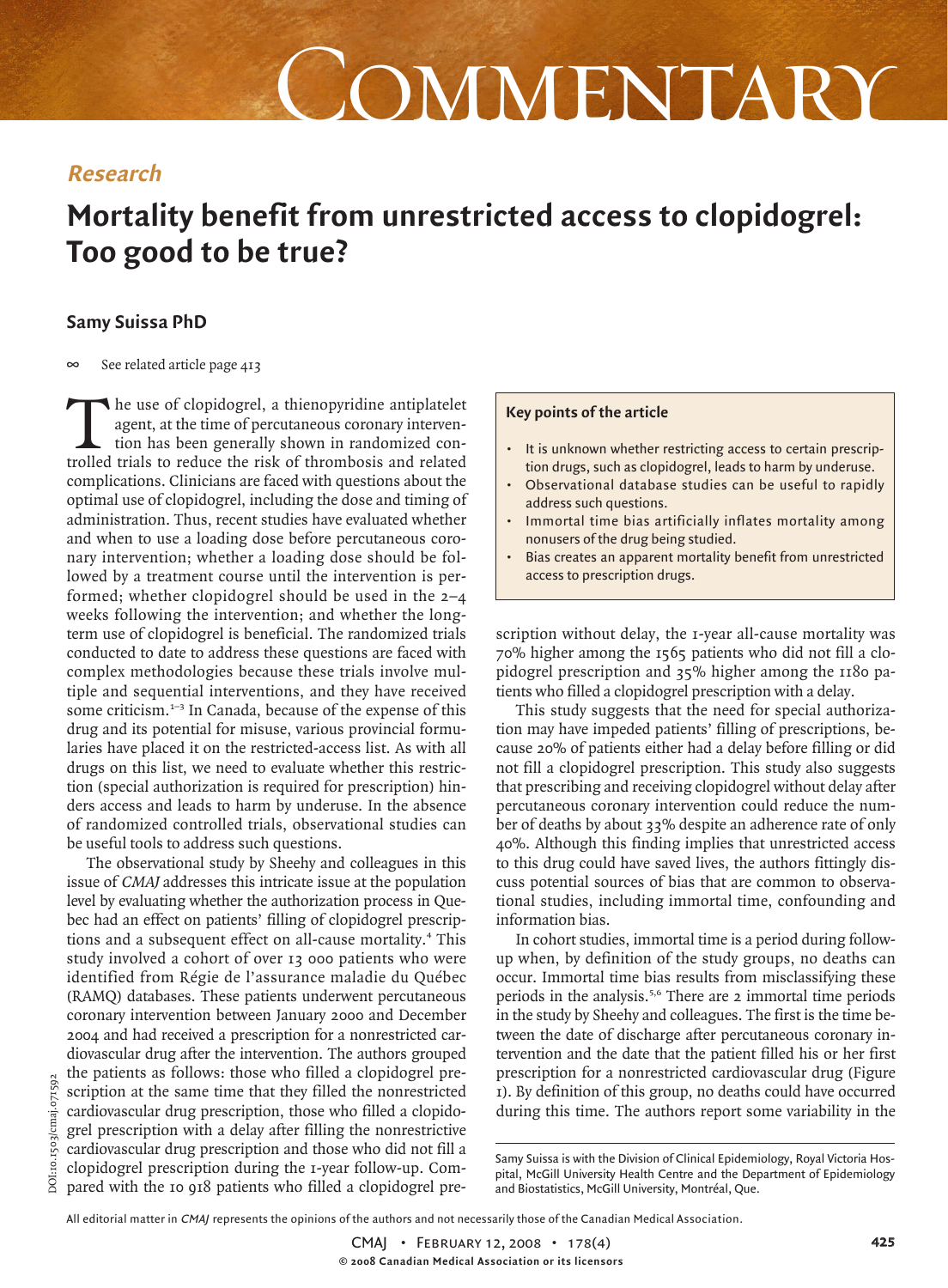length of this period, with a mean length of 6.9 days among those who did not fill a clopidogrel prescription, 1.6 days among those who filled a clopidogrel prescription with a delay and 3.1 days among those who filled a clopidogrel prescription without a delay. Although these differences may not appear to be large, the resulting bias may be important because thrombotic risk is highest early after stent insertion. This bias could have easily been eliminated simply by taking the date that each patient first filled a nonrestricted cardiovascular drug prescription as time zero in the survival analysis, which would also have allowed consideration of the duration of this period as a covariable in the adjusted analysis.

The second, more complex, source of immortal time arises from the delay in filling clopidogrel prescriptions (Figure 1). Compared with patients who filled both prescriptions at the same time, patients with a delay could not have died between when they filled a nonrestricted cardiovascular drug prescription and a clopidogrel prescription. Those who died during this period were necessarily all grouped with the patients who never filled a clopidogrel prescription. The impact of this immortal time is seen in the Kaplan–Meier curves, which show that during the first 30 days of follow-up only I death occurred among those who filled their clopidogrel prescription with a delay, compared with about 25 deaths among those who did not fill a clopidogrel prescription. Thus, this



**Figure 1:** Immortal time in the study by Sheehy and colleagues of restrictive access to clopidogrel.<sup>4</sup> Patients were grouped as follows: those with a delay of at least 1 day between filling a nonrestrictive cardiovascular drug (NRCD) prescription and a clopidogrel prescription; those who did not fill a clopidogrel prescription despite filling a nonrestricted cardiovascular drug prescription; and those who filled both prescriptions without a delay. The time between cohort entry (percutaneous coronary intervention [PCI]) and the first nonrestricted cardiovascular drug prescription (blue line) is immortal for all 3 groups because the patients must have been alive during these periods to have filled their prescriptions. The time between the nonrestricted cardiovascular drug and clopidogrel prescriptions (orange line) is also immortal for those with a delay in filling a clopidogrel prescription. Patients who died during this period were necessarily grouped with those who did not fill a clopidogrel prescription.

#### **Immortal time bias may be present if:**

- It is an observational study (usually cohort studies).
- The drug exposure changes over time.
- The data analysis does not properly account for the changes in drug exposure over time.
- A surprisingly tremendous drug benefit is reported.
- The result is hard to believe or too good to be true (it probably isn't true).

bias generates artificial protection against death in the group with a delay and makes the delay appear protective.

The most challenging group, however, is that which includes patients who did not fill a clopidogrel prescription during the 1-year follow-up period. This group includes patients who died after they filled a prescription for a nonrestricted cardiovascular drug but before they filled a clopidogrel prescription. Whether patients are included in this group depends on the length of the follow-up period. For example, if the authors had selected a 2-year follow-up period instead of a 1-year period, some patients from the group who did not fill a clopidogrel prescription during the first year may be grouped with the patients who filled a clopidogrel prescription with a delay (if they filled their clopidogrel prescription during the second year). Assuming that this applies to onethird of the patients in the group who did not fill a clopidogrel prescription, the 1-year survival among patients in the group who filled a clopidogrel prescription with a delay would then be equal to that of the group without delay. A study design in which the inclusion of patients in an exposure group depends on the length of follow-up, however unreasonable, is clearly unsound. Thus, the analysis that compares patients who filled a clopidogrel prescription without delay to all other patients, irrespective of whether or when they received clopidogrel, is free of this second source of immortal time bias. However, this analysis, which produces a hazard ratio of 1.55, is subject to confounding bias.

The issue of confounding bias is fundamental when the benefit of a drug (in this case the early use of clopidogrel to prevent death) is assessed in an observational study. Sheehy and colleagues adjusted all comparisons for differences in several covariables, including comorbidity (measured by a chronic disease score based on drug use in the year before percutaneous coronary intervention). Although this score predicts mortality (14% increase for every unit of the score), it may have been measured at a too distant time. Patients who did not fill a clopidogrel prescription had a mean hospital stay of 15.6 days after percutaneous coronary intervention, compared with 9.2 days for patients who filled a clopidogrel prescription without a delay. Thus, these patients were likely sicker at the time of discharge. (Incidentally, these figures are surprisingly high because current practice is more in line with hospital stays of 2–3 days.) More up-to-date information on confounders that are predictive of mortality after percutaneous coronary intervention could have been obtained by taking advantage of the large number of discharge diagnoses and procedures available in the RAMQ databases, which also